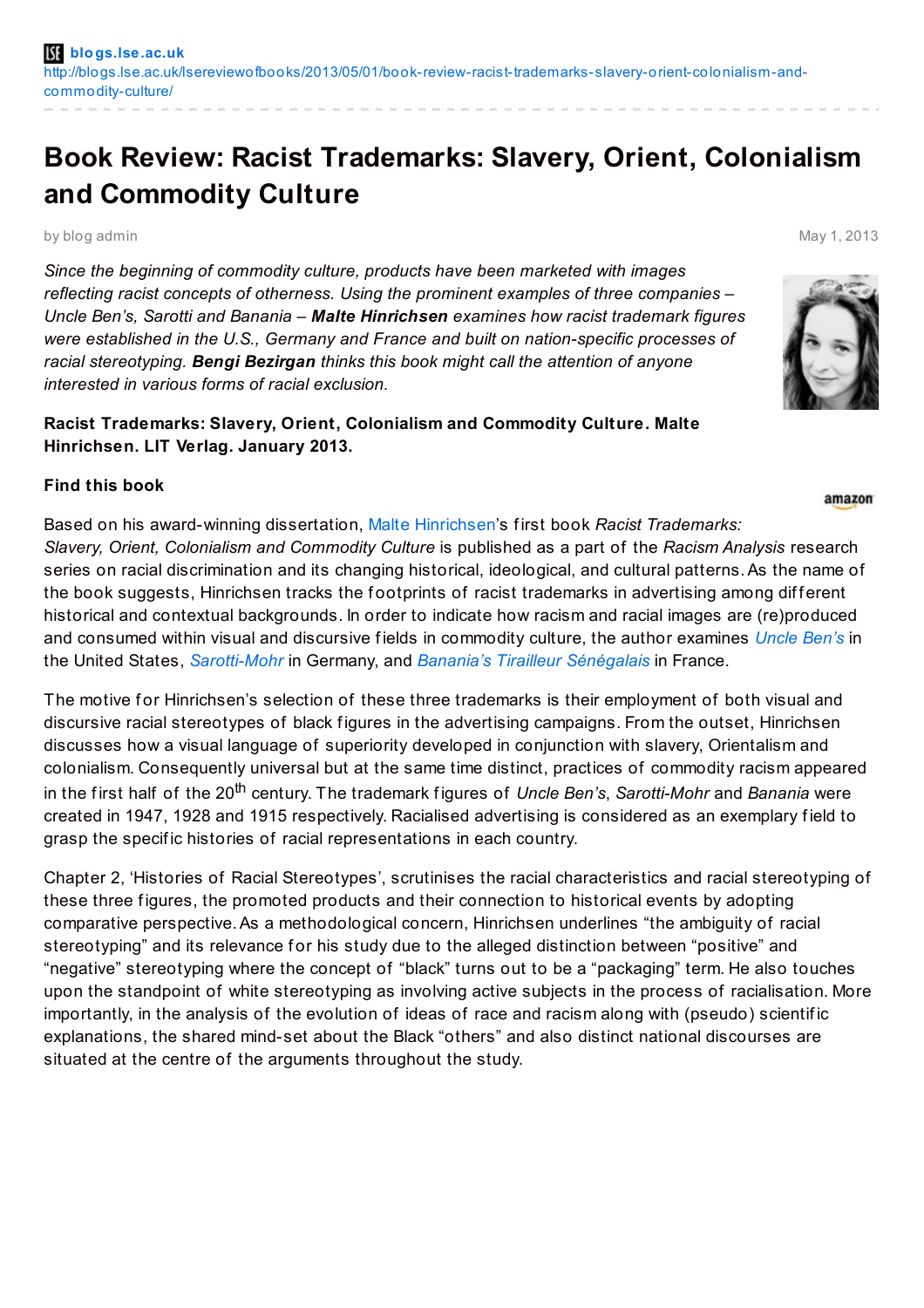During the times of slavery and colonialism and orientalist ideas, the two-faced idea of armed "Others"-Africans- in US bears resemblance to European perception of Africans that are presented as "either protective when kept in certain conditions or as a brutal criminal threatening white women" (p.37). Particularly the rape myth and sexualisation of black males in the United States, Germany, and France has led to the exoticizing of their otherness and attributes. However, one interesting finding about these countries is that thanks to their common history of racial theories and hierarchies, the United States and France managed to integrate "inland blacks through their belittlement in popular culture" but Germany proceeded to regard them as "a symbol of exoticism and distance, available just to elites and nobility" (p.46).

Following this claim, Hinrichsen draws our attention to the linkage between the black characters in advertising for products such as chocolate, cocoa, and coffee, and identification of their consumption with the social class and status of the consumer in a society. He supports this well-known inf erence by elaborating the geographical and historical effects on the perceptions of products and their racial connotations. In other words, consumption of particular products stands for different symbolic meanings and suggests the social class and status of the consumer depending on the dominant European and U.S. views about racial hierarchy and their commodif ication processes. In this case, the interplay between race and consumption in the U.S. is different from its counterparts in Europe because *Banania* in France and *Sarotti-Mohr* in Germany were launched in the markets as "supposedly exotic products" based on existing colonial fantasies, but *Uncle Ben* signifies an "everyday commodity which, in a different way, can be associated with the colour of his skin" (p.56).

The importance of Chapter 3, 'The Commodif ication of Racial Images', lies in its capability to demonstrate theoretical discussions on the simultaneously increasing of commodity culture/racism and racialised advertising discourse. Hinrichsen also explains in this chapter how various roles are ascribed to "otherness" and racial stereotypes are utilised to increase exchange and perceived value of products. In addition, the author seeks to answer the illuminating question of "whether and to what extent the figures' inherent racism contributed to the products' success" (p.79). Although these three figures transmit different messages to the consumers in their respective societies, the U.S. has always inf luenced the black representations and racial trademark stereotypes and consumption patterns of racialised products in other countries. Therefore, Hinrichsen approves Larry Greene's [argument](http://www.jstor.org/stable/j.ctt12f622) in his book chapter "Race in the Reich: The African American Press on Nazi Germany" that "the globalization of America's home-grown racism" has direct effects on European racial imagery and market of racialised products. In this reviewer's reading, the discussions on stereotypes, anti-racist, and anti-colonial movements since 20<sup>th</sup> century in conjunction with the reactions of companies to the criticisms directed at their racial trademark f igures constitute the most inspiring part of the third chapter. Even if *Uncle Ben's* in United States, *Sarotti-Mohr* in Germany, and *Banania's Tirailleur Sénégalais* in France were obliged to rearrange their marketing strategies, and both the physical traits and symbolic subtexts of their figures, their so-called modifications and adaptations to the changing settings would remain superficial. Unsurprisingly the modification of these three figures depending on the social circumstances was again founded on "recognition-value of the original characters" (p.97).

Overall *Racist Trademarks* is an insightf ul book that brings theoretical analyses of racism, colonialism, slavery, and Orientalism together in an exploration of three inf luential trademarks within a comparative historical perspective. Another attention-grabbing aspect of this book is the use of 54 visual materials that enable the reader to comprehend the author's arguments easily and develop their own interpretations about the racialised figures in both visual and discursive ways. In the book, there are only five chapters including a short introduction and conclusion as well as bibliography. Chapter 2 and 3 cover the main topics and arguments accordingly offer compact information. Hinrichsen's critical thinking would have been strengthened by addressing the discourses of cultural racism particularly in Europe and a more in-depth inquiry about the relation between the (re)construction of commodity culture and political developments in respective countries. This book might call the attention of anyone interested in various forms of racial exclusion regardless of the context and their interaction with commodity culture and consumer societies.